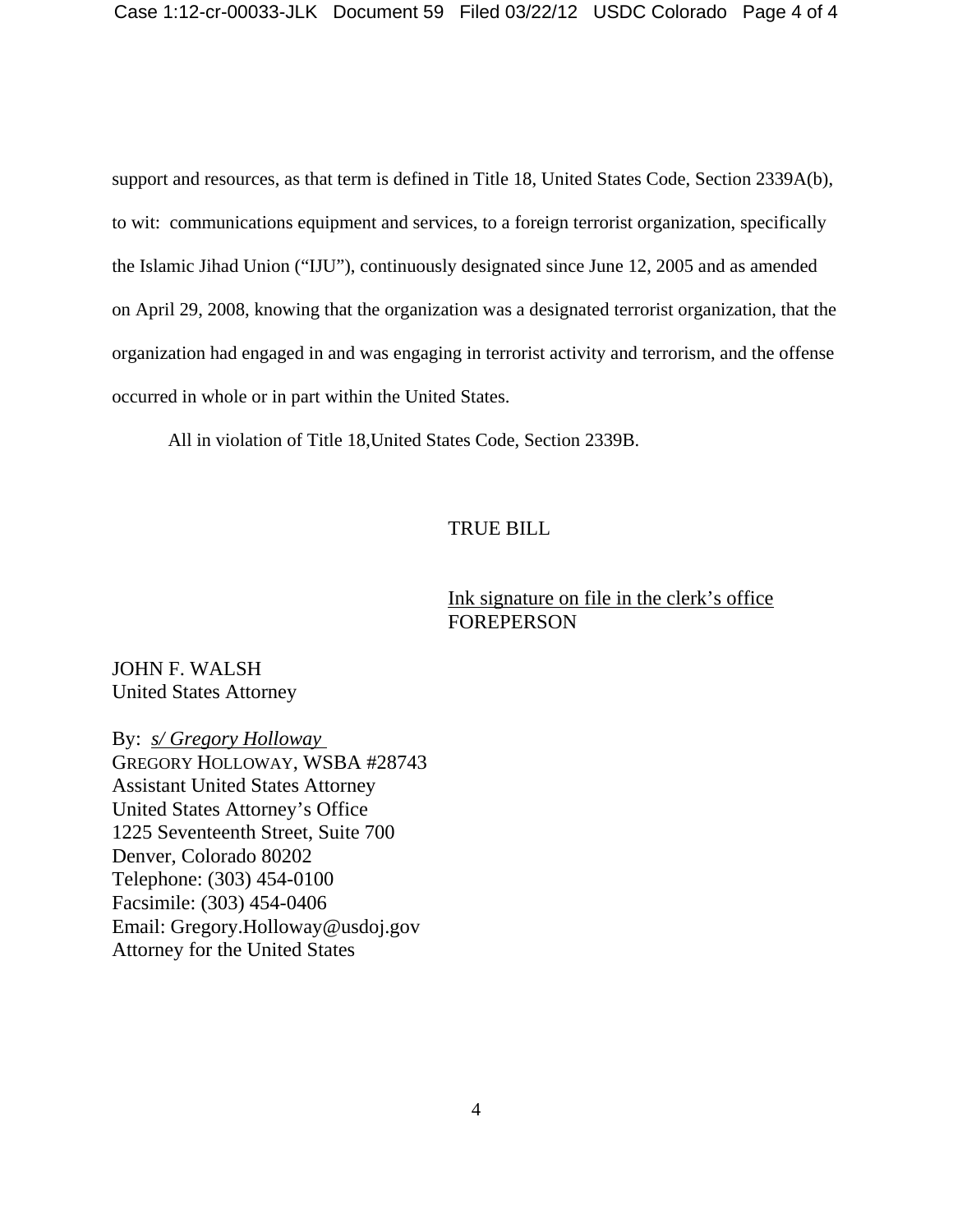## **INFORMATION SHEET**

| DEFENDANT                                                                                      | JAMSHID MUHTOROV,                                                                                                                                              |  |
|------------------------------------------------------------------------------------------------|----------------------------------------------------------------------------------------------------------------------------------------------------------------|--|
| YEAR OF BIRTH:                                                                                 | 1976                                                                                                                                                           |  |
| ADDRESS:                                                                                       | In Custody                                                                                                                                                     |  |
| <b>COMPLAINT FILED?</b>                                                                        | X YES NO                                                                                                                                                       |  |
| IF YES, PROVIDE MAGISTRATE CASE NUMBER: 1:12-mj-001011-CBS                                     |                                                                                                                                                                |  |
| HAS DEFENDANT BEEN ARRESTED ON COMPLAINT? YES                                                  |                                                                                                                                                                |  |
| OFFENSE:                                                                                       | <b>Counts 1 through 2: 18 U.S.C. § 2339B:</b><br>Material Support of a Designated Foreign Terrorist Organization<br>and Conspiracy and Attempt to do the same  |  |
|                                                                                                | LOCATION OF OFFENSE: Arapahoe County, Colorado.                                                                                                                |  |
| PENALTY:                                                                                       | Counts 1 through 4: NMT 15 years imprisonment; \$250,000 fine,<br>or both; NMT 5 years supervised release; \$100.00 Special<br>Assessment Fee; and restitution |  |
| <b>AGENTS:</b>                                                                                 | Donald Hale, Special Agent FBI                                                                                                                                 |  |
| <b>AUTHORIZED BY:</b>                                                                          | Gregory Holloway, Assistant United States Attorney                                                                                                             |  |
| <b>ESTIMATED TIME OF TRIAL:</b>                                                                |                                                                                                                                                                |  |
| five days or less $X$ over five days<br>other                                                  |                                                                                                                                                                |  |
| THE GOVERNMENT                                                                                 |                                                                                                                                                                |  |
| $X$ will seek detention in this case $\frac{1}{1}$ will <b>not</b> seek detention in this case |                                                                                                                                                                |  |
| The statutory presumption of detention is applicable to this defendant.                        |                                                                                                                                                                |  |
| <b>OCDETF CASE:</b>                                                                            | $Yes$ X No                                                                                                                                                     |  |